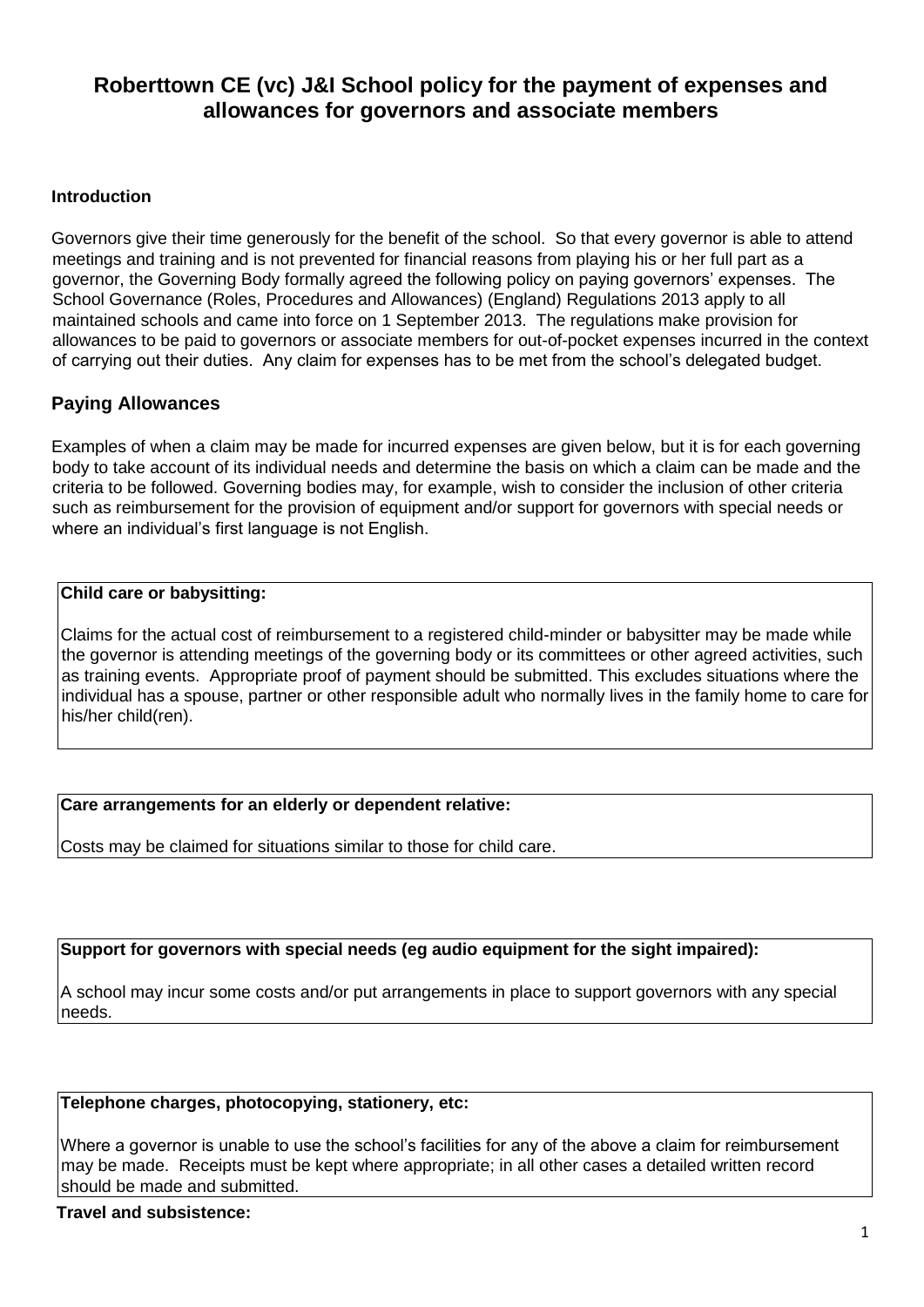Mileage may be claimed for the purpose of attendance at meetings of the governing body or its committees or other agreed activities. Claims will be reimbursed at the rate of 45p per mile (this must not exceed the maximum level of the rates published by the Inland Revenue for travel and subsistence).

Where public transport is used, the actual cost of the expenditure will be reimbursed, up to standard class rail travel. Where it is not possible to use public transport the actual cost of a taxi fare will be reimbursed. Receipts will be required.

Claims for subsistence allowances, ie for meals that would not otherwise have been purchased or car parking charges that would not otherwise have been incurred, will be reimbursed upon the production of a receipt up to a maximum amount of £20/day. (up to £5/meal- breakfast/lunch, £10 evening meal- based on Inland Revenue Benchmark rates.)

# **Key features of this policy**

- Governors are required to be mindful that expenses can only be claimed for legitimate expenditure directly incurred in their role as a governor of this school.
- Governors cannot claim an allowance for attendance at meetings.  $\square$ Governors cannot claim expenses for loss of earnings.
- 1. Governors may be reimbursed for expenses, including child care costs, incurred whilst attending governors' meetings, training courses and other agreed meetings undertaken in the course of their duties. All the categories under which expenses may be claimed are **set out below**:
- 2. Governors can only claim expense for the actual cost incurred (that is, the cost must have been incurred by the governor before it can be reimbursed). Claims will only be considered if receipts verifying expenditure are presented.
- 3. It is the responsibility of governors to decide for themselves whether or not to claim.
- 4. The method of claiming expenses will ensure that governors are able to claim without embarrassment.
- 5. Existing Governors (and new governors at their first meeting) will be given a copy of this policy. The policy will also be made available on request to any prospective governor.
- 6. The policy will be reviewed annually by the Finance Committee and any changes agreed by the full Governing Body.

# **1. Travel expenses:**

**Public Transport** – reimbursement of fare upon production of ticket; rail travel should be by second class and every effort should be made to use fares which offer best value.

**Car** - the latest mileage allowances should be applied.

**Taxi** – reimbursement of fare upon production of receipt. A taxi should only be used if the same journey cannot be made by public transport or is necessary to ensure the safety of a Governor.

### **2. Childcare or dependent relative care expenses:**

Subject to an agreed maximum per family per session and on production of a receipt to prove that expenditure has taken place. Claims will be limited to reimbursing the actual cost paid to a registered child minder or the cost of a baby sitter. (Up to a rate of £8 per hour).

In order to comply with safeguarding and tax requirements, expenses for childcare or care of dependent relatives can only be paid in respect of care provided by officially registered carers.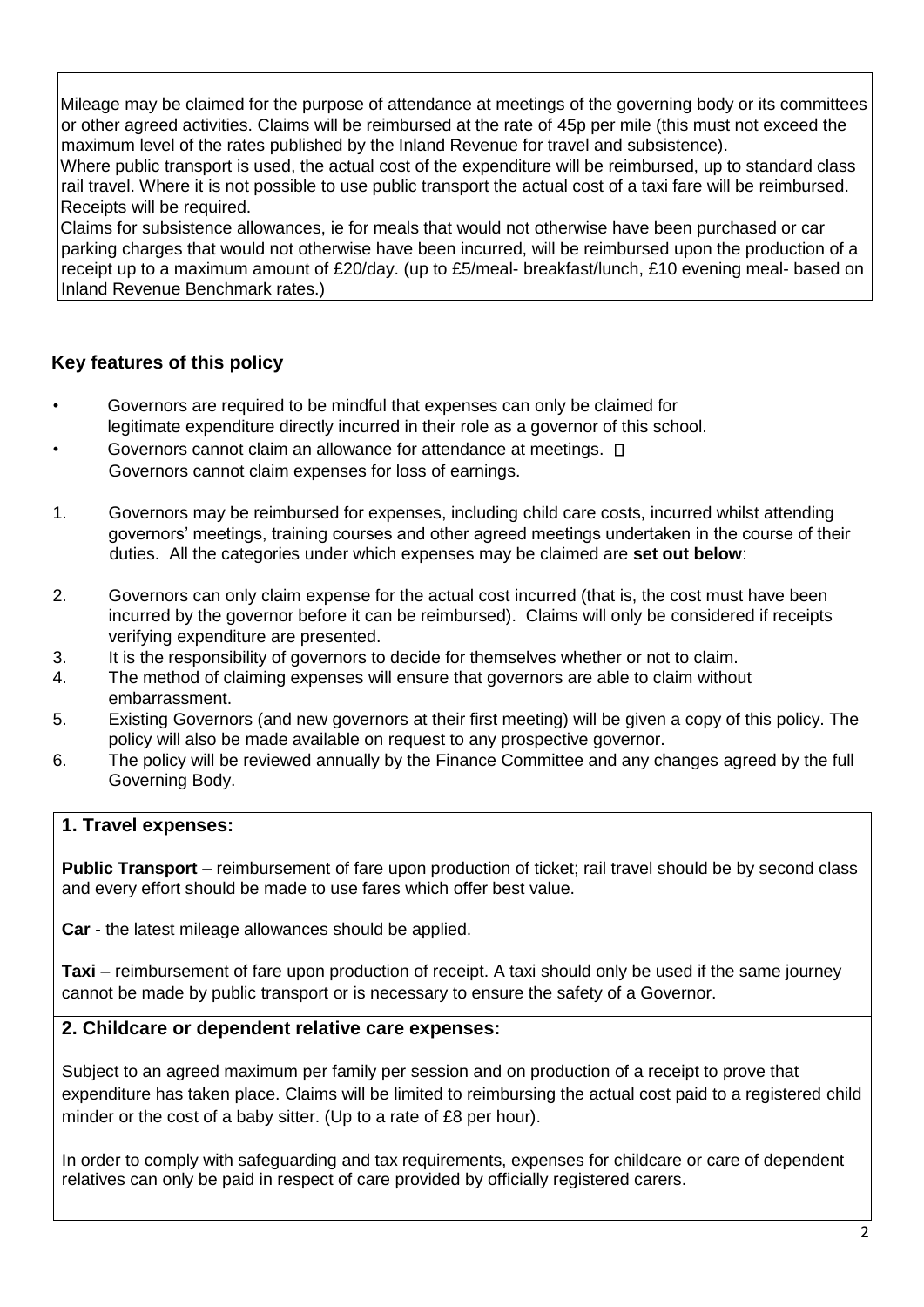Reimbursement cannot be made for informal arrangements with family members

# **3. Support for governors with any special needs:**

The school will consider making any reasonable adjustments for a governor(s) with any special needs this will be agreed on an individual basis.

# **4. Clerical expenses (stamps, envelopes, photocopying etc.):**

As required to cover the cost of unavoidable clerical expenses incurred carrying out governors' duties but subject to proof of purchase (e.g. till receipt)

# **Procedure for Claiming**

In order to provide a clear audit trail, governors claiming allowances should complete a copy of the attached proforma, providing proof of attendance at the meeting or training course (signature of Chair of meeting or course tutor is required) and proof that expenditure has occurred.

If a governor is unsure about claiming for expenses, he or she should seek guidance from the Chair of the Finance Committee, who may in turn seek further guidance, should the need arise.

The Finance Committee agrees an annual budget to cover governors' expenses when the school sets its spending plan. The Headteacher or Finance Officer allocates the expenditure to the relevant budget, and keeps a record together with completed claims proformas. The Finance Committee monitors expenditure and agrees any virement as may be necessary.

Please note that claims over £30 will be reimbursed by cheque as per Kirklees Finance procedures.

# **The Governing Body of Roberttown School formally agrees the policy on paying governors' expenses.**

**Name of Chair………………………………………………………………** 

**Signatory……………………………………………………………………** 

**Date……………………………………………………………………………..**